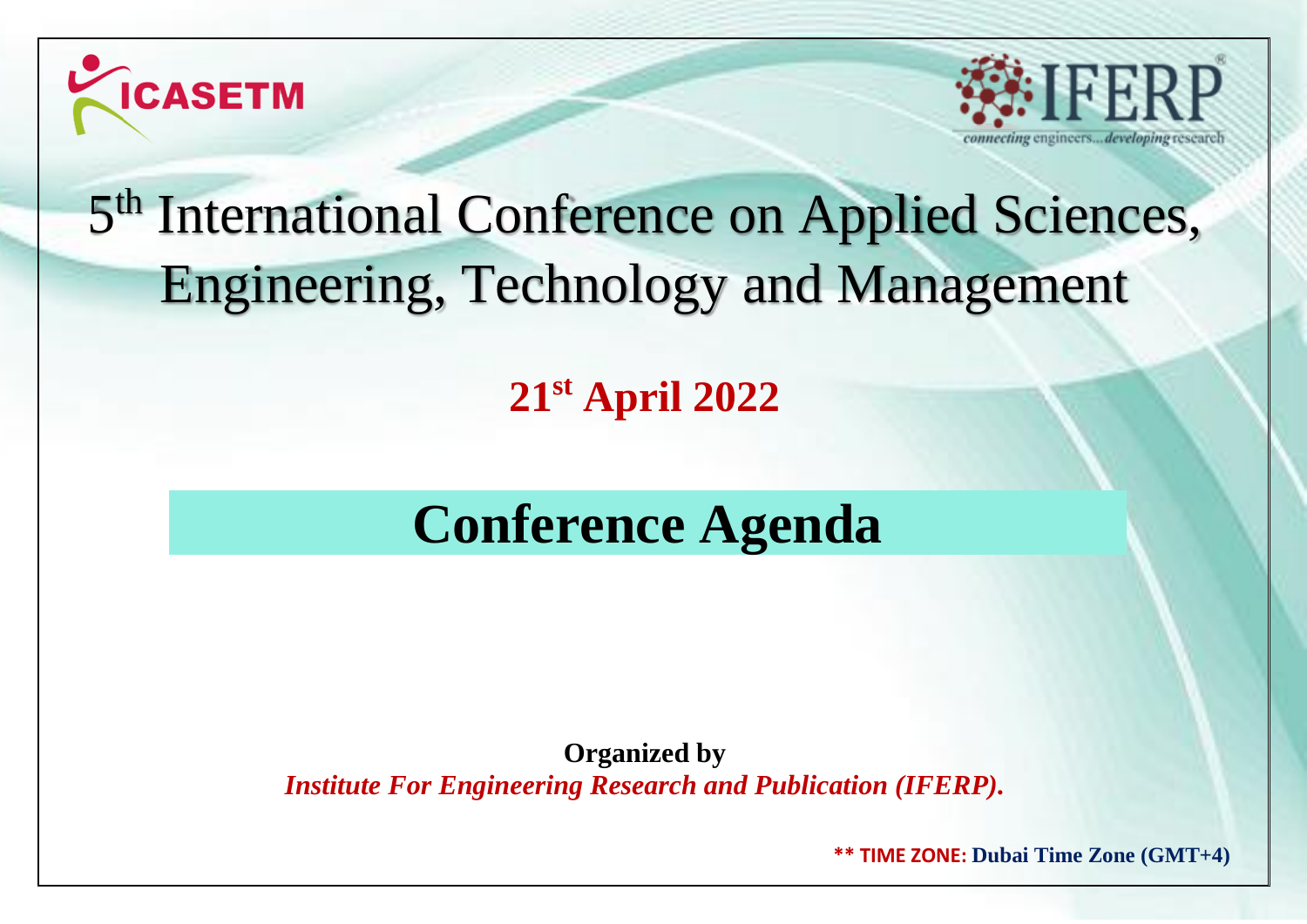## **Guest of Honor**



### **Dr R K Tailor**

**Manipal University Jaipur Expert of Robotic Accounting & Process Automation EC Member, Indian Commerce Association.**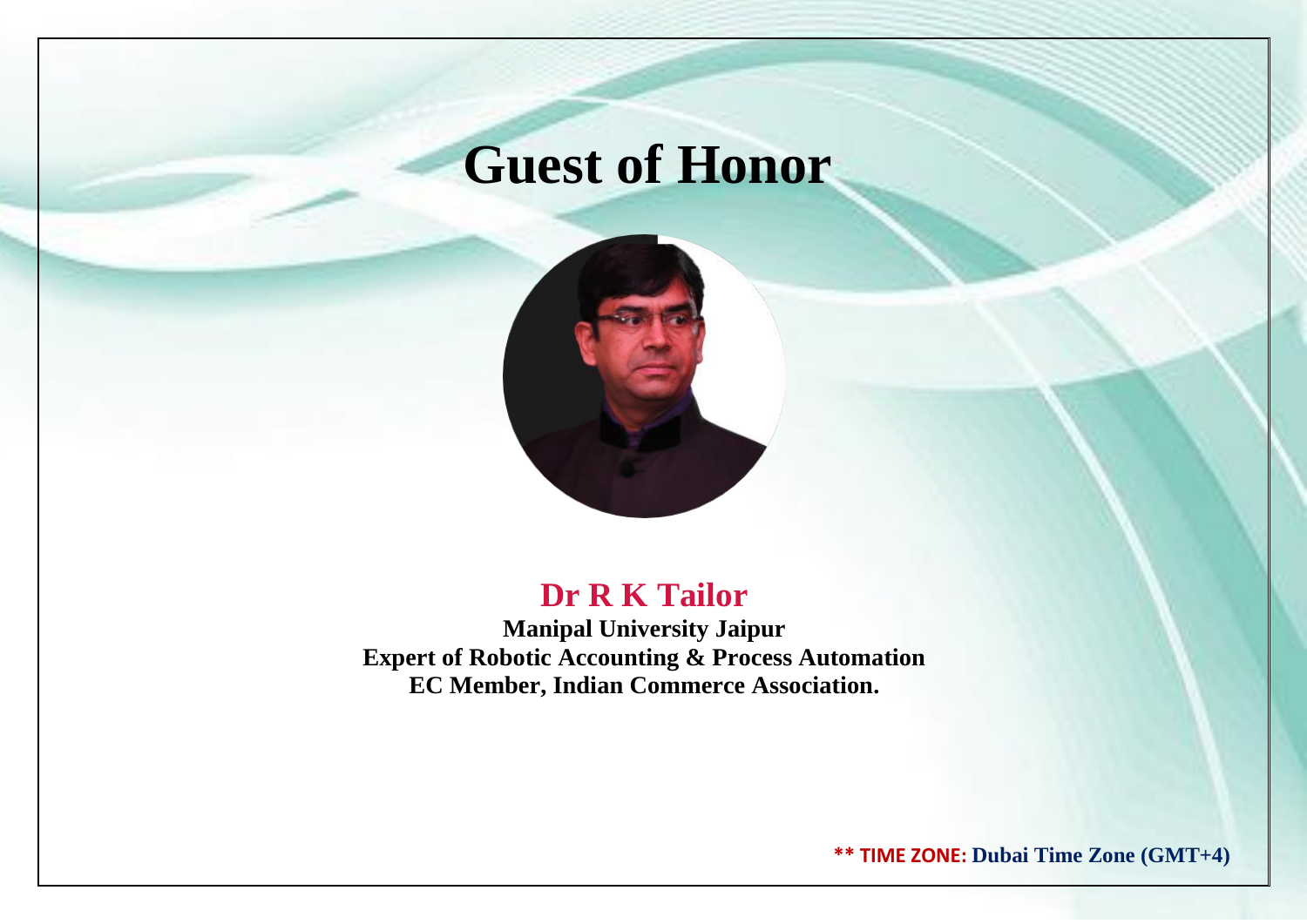## **Keynote Speakers**





#### **Prof. (Dr.) Mohammad Israr**

**Vice-Chancellor, Mewar International University Masaka, Nasarawa State, Federal Republic of Nigeria**

#### **Prof (Dr) Prabhat Ranjan**

**Vice Chancellor D Y Patil International University Akurdi , Pune**

#### **Prof. Dr. Beatriz Lucia Salvador Bizotto**

**Department of Social and Applied Sciences UNIFACVEST University Center Brazil**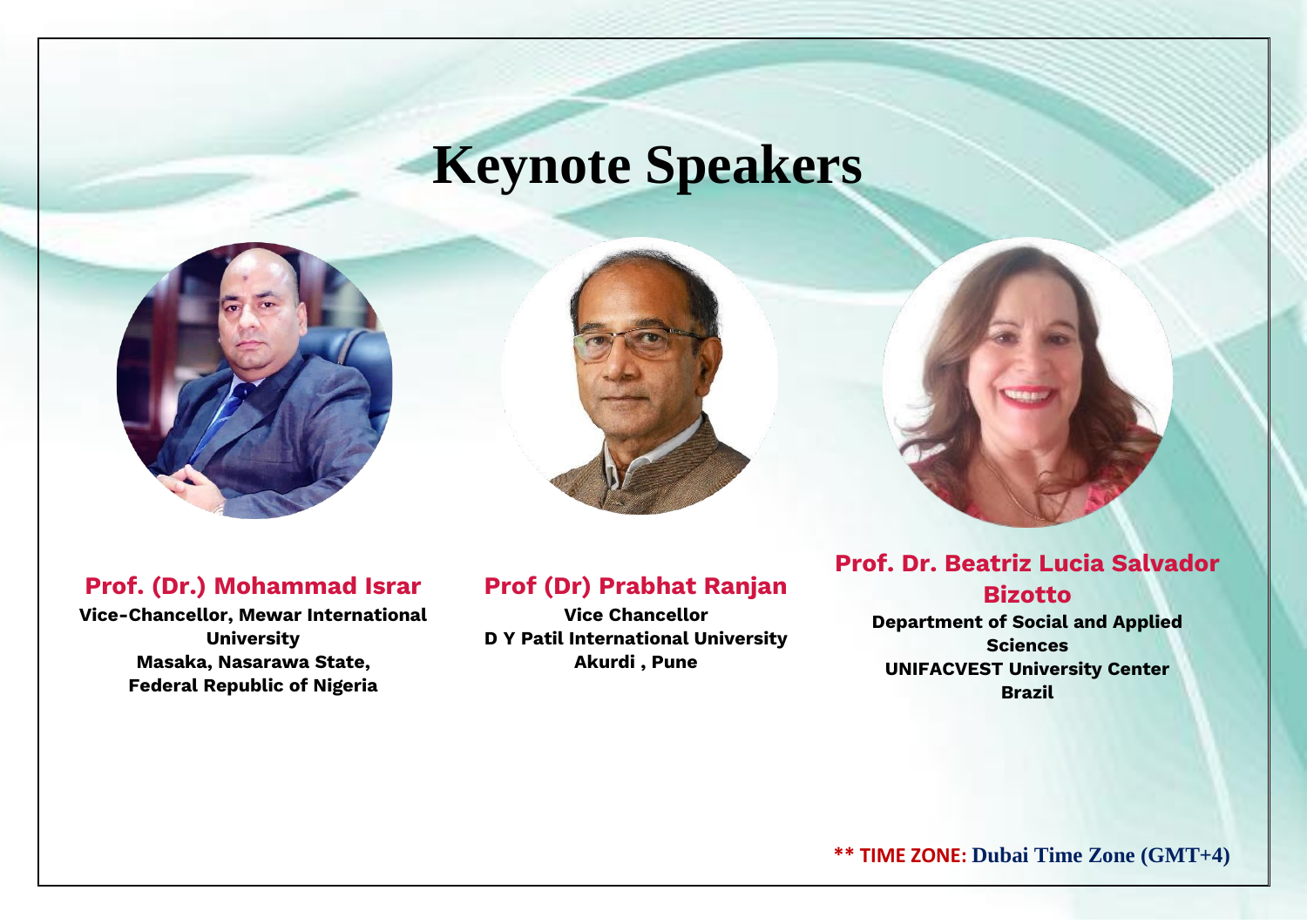## **Session Chairs**

### **Dr. Alfredo F. Fortu, Jr,**

**CET Dean, Romblon State University, Philippines**

#### **Dr. Pooja M Bhatt**

**Assistant professor, Computer engineering department, MBIT,CVM university India**

#### **Assoc Prof. Dr. Ummi Naiemah Saraih**

**Faculty of Applied and Human Sciences, Universiti Malaysia Perlis (UniMAP), Malaysia**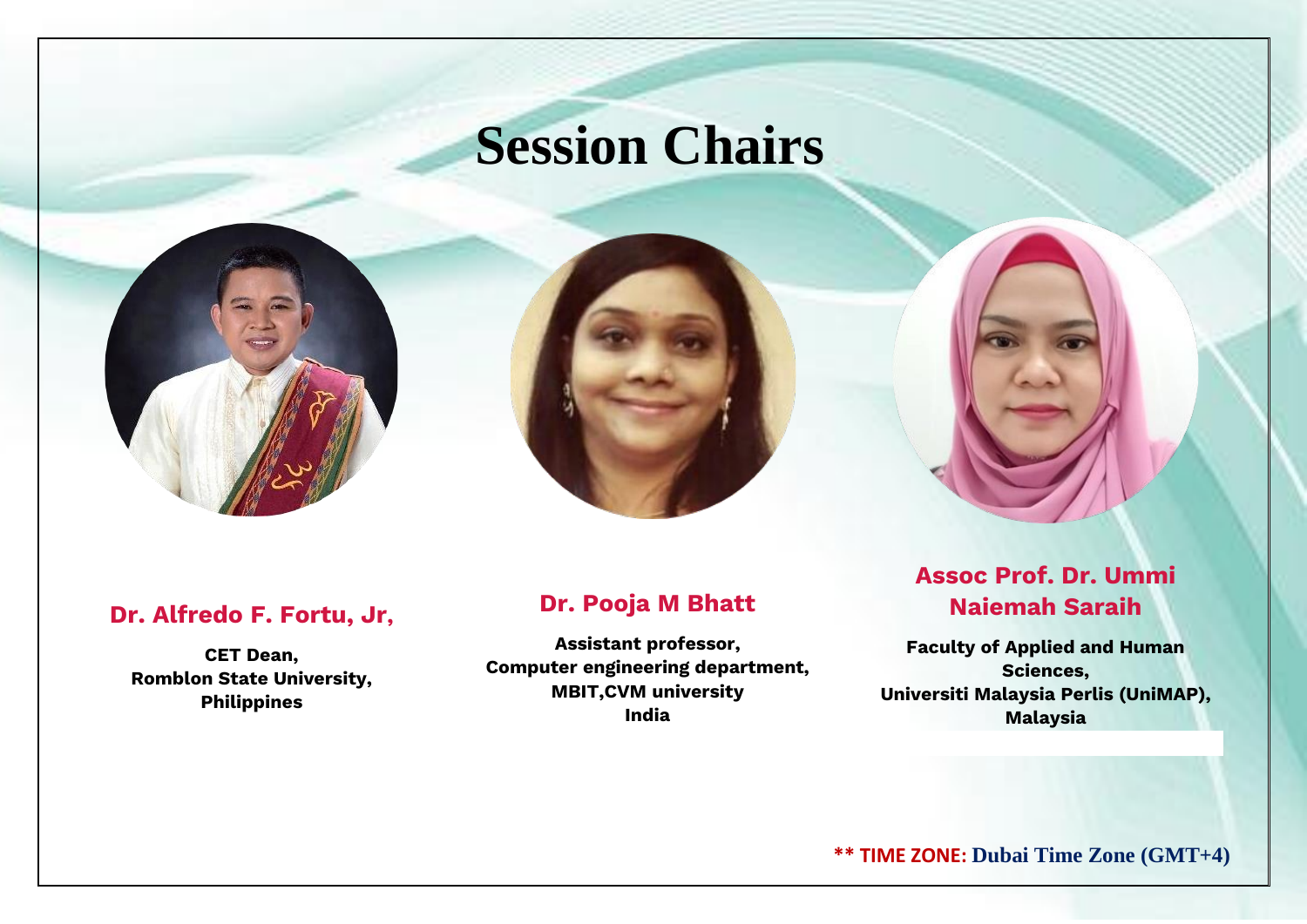### **Program Schedule**

| $09:00 AM - 09:15 AM$   | <b>Introduction &amp; Welcome Speech by Moderator</b>                                                             |
|-------------------------|-------------------------------------------------------------------------------------------------------------------|
| $09:15 AM - 09:30 AM$   | <b>Welcome Speech by</b><br>Mr. Siddth Kumar Chhajer - Founder, Managing Director of Technoarete<br><b>Groups</b> |
| $09:30 AM - 09:40 AM$   | <b>Welcome Speech by</b><br>Dr. Alfredo F. Fortu, Jr                                                              |
| $09:40$ AM $- 10:25$ AM | <b>Speech By Keynote Speaker</b><br>Prof.(Dr.) Mohammad Israr                                                     |
| $10:25 AM - 11:00 AM$   | <b>Guest Lecture On "Robotic Process Automation in Modern Era" by</b><br><b>Dr R K Tailor</b>                     |
| $11:00$ AM $- 11:45$ AM | <b>Speech by Keynote Speaker</b><br><b>Prof (Dr) Prabhat Ranjan</b>                                               |
| $11:50 AM - 01:00 PM$   | <b>Technical Session I</b>                                                                                        |
| $01:00$ PM $- 01:30$ PM | <b>Lunch Break</b>                                                                                                |
| $01:30$ PM $-02:15$ PM  | <b>Speech by Keynote Speaker</b><br>Prof. Dr. Beatriz Lucia Salvador Bizotto                                      |
| $02:20$ PM $- 05:30$ PM | <b>Technical Session II</b>                                                                                       |
| $05:30$ PM $- 05:45$ PM | <b>Valedictory function</b>                                                                                       |
| $05:45$ PM $- 06:00$ PM | <b>Vote of thanks</b>                                                                                             |

**Time Zone: Dubai Time Zone (GMT+4)**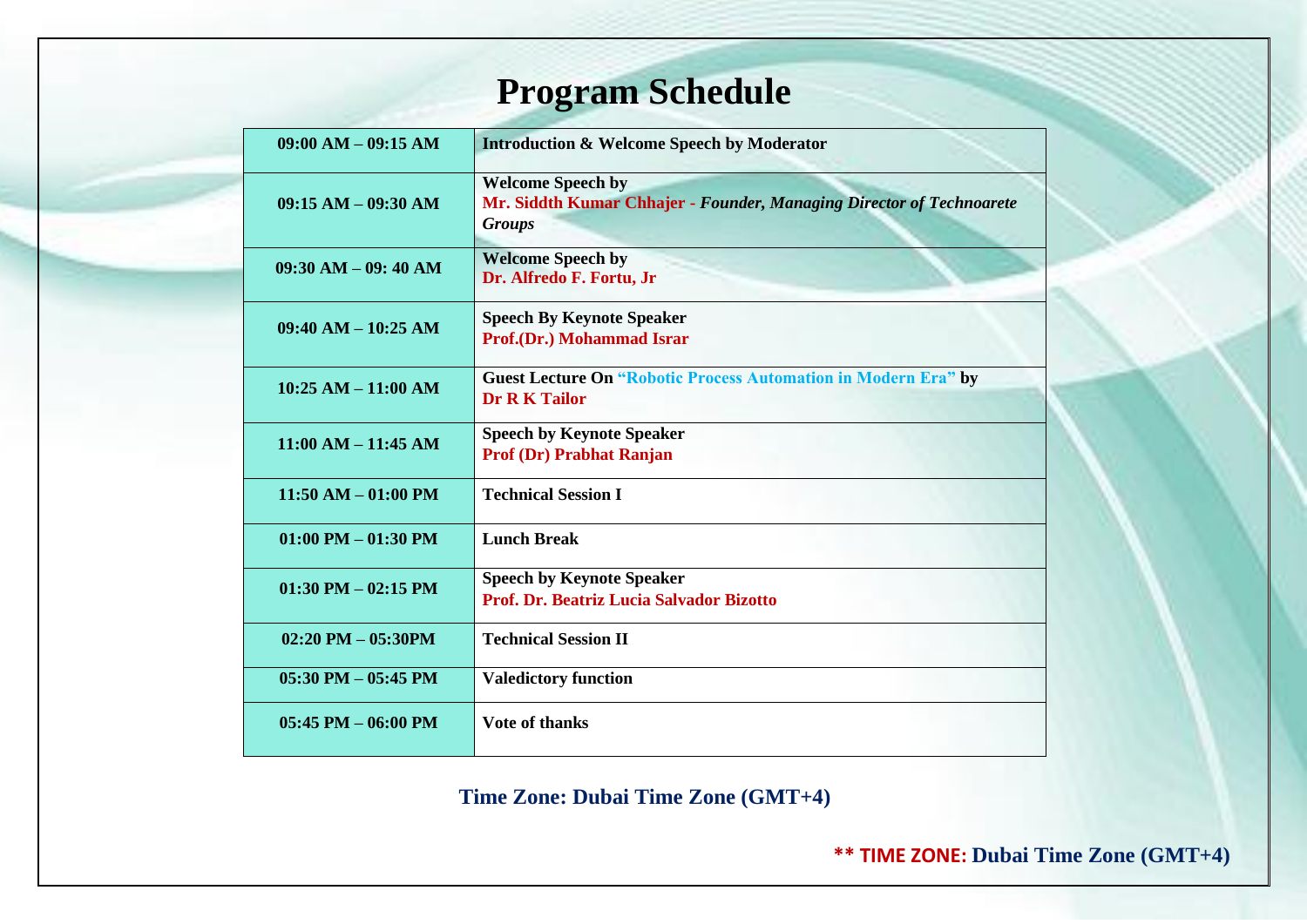### **DAY 1 21st April 2022**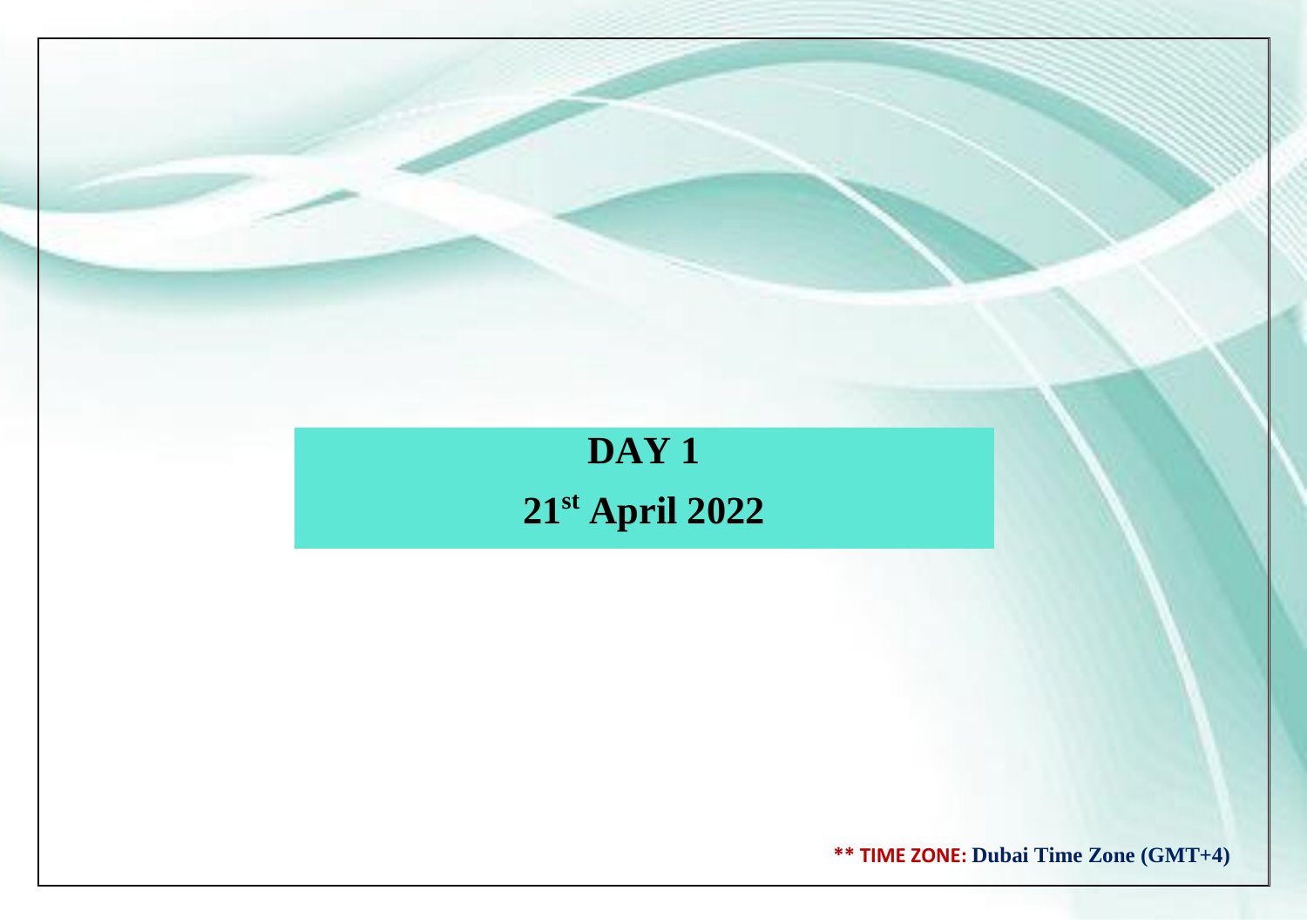### **Technical Session I**

**11:50 AM – 12:00 PM Emotional Well-being Competencies And Dimensions Of Youth Political Behaviour** *Presentation by Siti Sarawati Johar*

**12:00 PM – 12:10 PM Pandemic and Pandemic Period in Quezon City, Philippines Comparative Study between the Construction Management Process during the Pre-**

*Presentation by J. M. S. Angeles*

**12:10 PM – 12:20 PM Governance Practices (esg) Across Asian Country. Does Being Good Is Valuable? Scrutinizing The Effect Of Environmental, Social And** 

*Presentation by Nor Edi Azhar Bt Mohamad*

**12:20 PM – 12:30 PM Health Professionals In Work-Life Balance Online Learning Processes: Adjustment Of World Citi Colleges Quezon City Allied** 

*Presentation by Jennifer B Imson Man Rn*

**12:30 PM – 12:40 PM ENGLISH CREOLIZED TEXTS AS THE PART OF VISUAL METHOD IN TEACHING** 

*Presentation by Tussupbekova Madina*

**12:40 PM – 12:50 PM Agricultural Engineering Graduates in Romblon State University, Philippines Employment, Job Satisfaction and Engineering Competency of Bachelor of Science in**  *Presentation by Ester L. Forlales*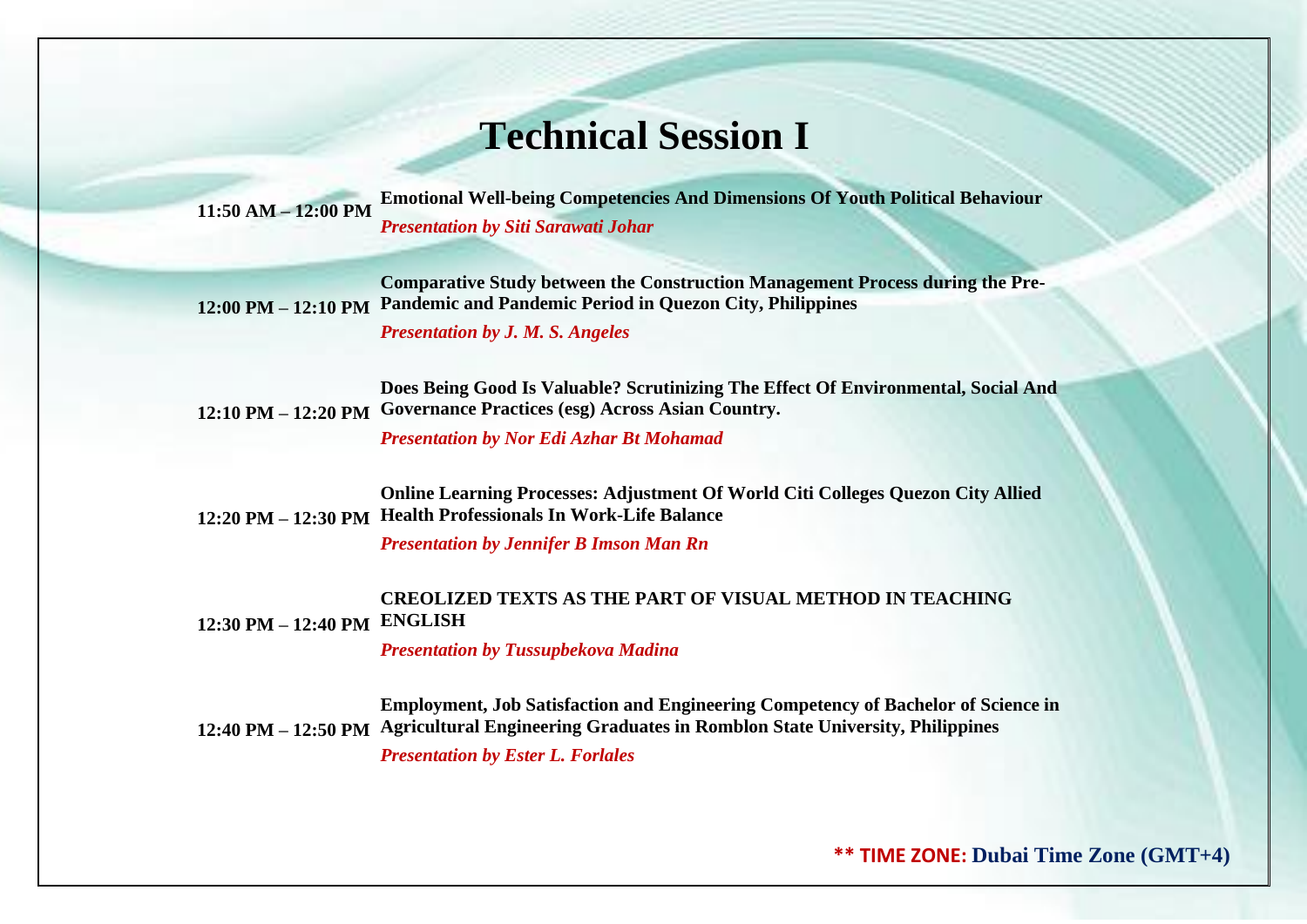**12:50 PM – 01:00 PM Bohol, Philippines Morphometric Characteristics of Snapping Shrimps (Alpheus sp.): The Case of Calape,**  *Presentation by Maria Danesa S. Rabia*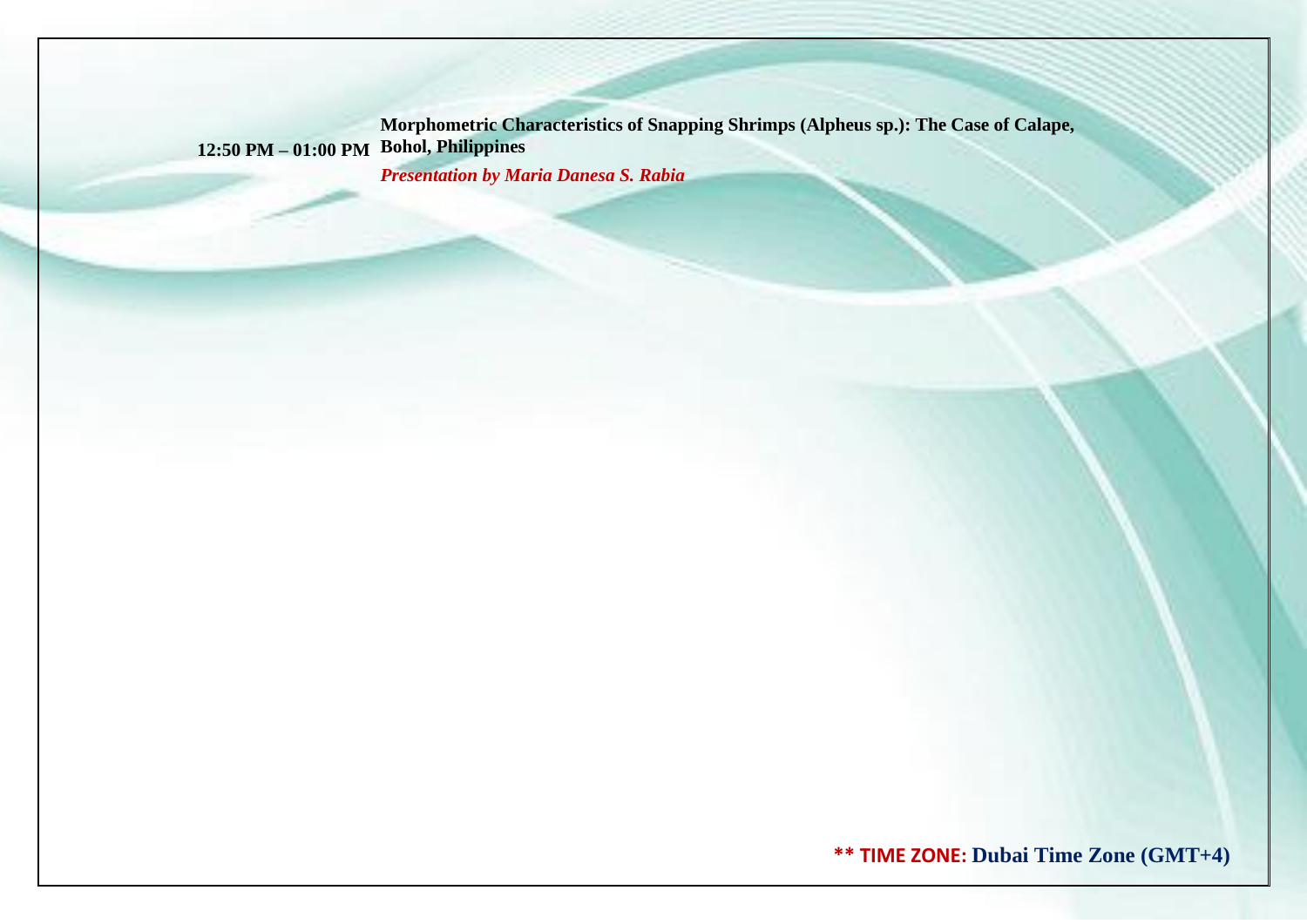### **Technical Session II**

**Dynamic magnetic properties of a mixed spin (2, 5/2) Ising system in the presence of** 

**02:20 PM – 02:30 PM an external oscillating magnetic field by path probability method\*** *Presentation by Mustafa Keskin* **02:30 PM – 02:40 PM Emotion Classification Using EEG Signals** *Presentation by Riddhima Jain* **02:40 PM – 02:50 PM Crossover Operator An Enhancement of Genetic Algorithm for Variable Minimization with a Novel**  *Presentation by James Cloyd M. Bustillo* **02:50 PM – 03:00 PM Teacher Education Institutions in Basilan An Assessment on Continuous Quality Improvement (CQI) Practices among**  *Presentation by Rachel L Rodriguez* **03:00 PM – 03:10 PM Efficient Design of Basic Quantum Gates using Quantum Dot Cellular Automata** *Presentation by N Samanvita*

**03:10 PM – 03:20 PM Extended Max-occurrence with Normalized Non-occurrence as MONO Term Weighting Modification to Improve Text Classification** *Presentation by Cristopher C. Abalorio*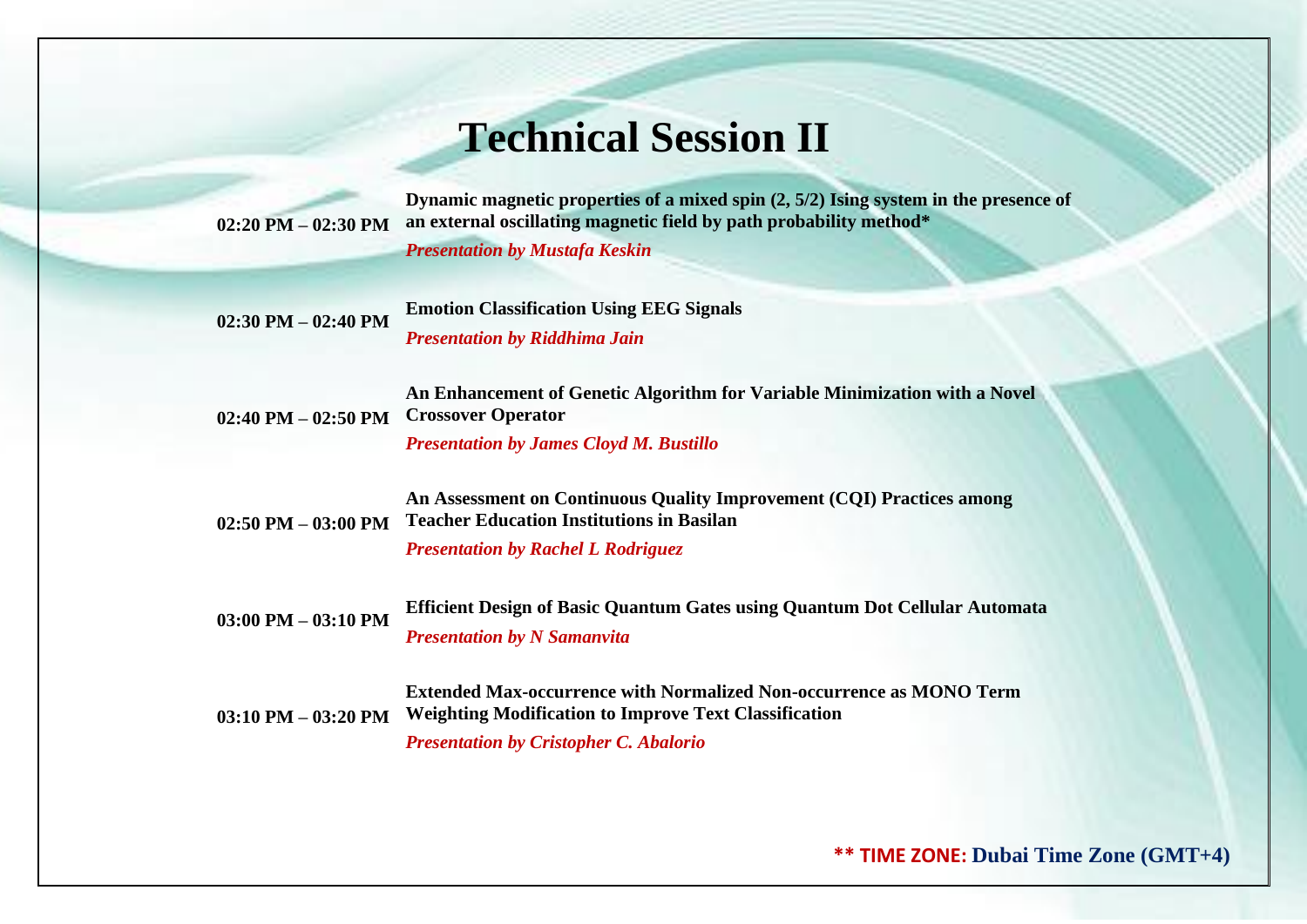**03:20 PM – 03:30 PM User Acceptance of Learning Management System as Education Platform during Pandemic: A Case of a Higher Education Institution in the Philippines**

*Presentation by Rochelle A. Valencia*

**Bioassay-Guided Fractionation of Antioxidants from Crataegus - monogyna (common hawthorn) and its Role in Treating Cardiovascular Disease using H9c2 Rat Myoblast Cardiac Cell Line**

*Presentation by Haripriya Ravikumar*

**03:40 PM – 03:50 PM A Review of Enhancement Traditional Wide Band Networks by Using Enhanced WIMAX Technology**

*Presentation by Ali Huzber*

**03:30 PM – 03:40 PM**

|                            | Analysis of the Dynamic Pile Load Test for Long Large Diameter Pile in Alamein         |
|----------------------------|----------------------------------------------------------------------------------------|
| 03:50 PM $-$ 04:00 PM City |                                                                                        |
|                            | $D_{\text{max}}$ and $\mu$ is a let $M_{\text{max}}$ $\mu$ M <sub>a</sub> $\mu$ if $I$ |

*Presentation by Marwa Nabil*

**04:00 PM – 04:10 PM time in oil well cementing The effect of geothermal nanosilica addition on compressive strength and setting** 

*Presentation by Aristanti Oktavia Dewi*

**04:10 PM – 04:20 PM Using Naïve Bayes Algorithm Sentiment Analysis for Customer Satisfaction in the Higher Education Institution** 

*Presentation by Reyjohn Rosete Frias*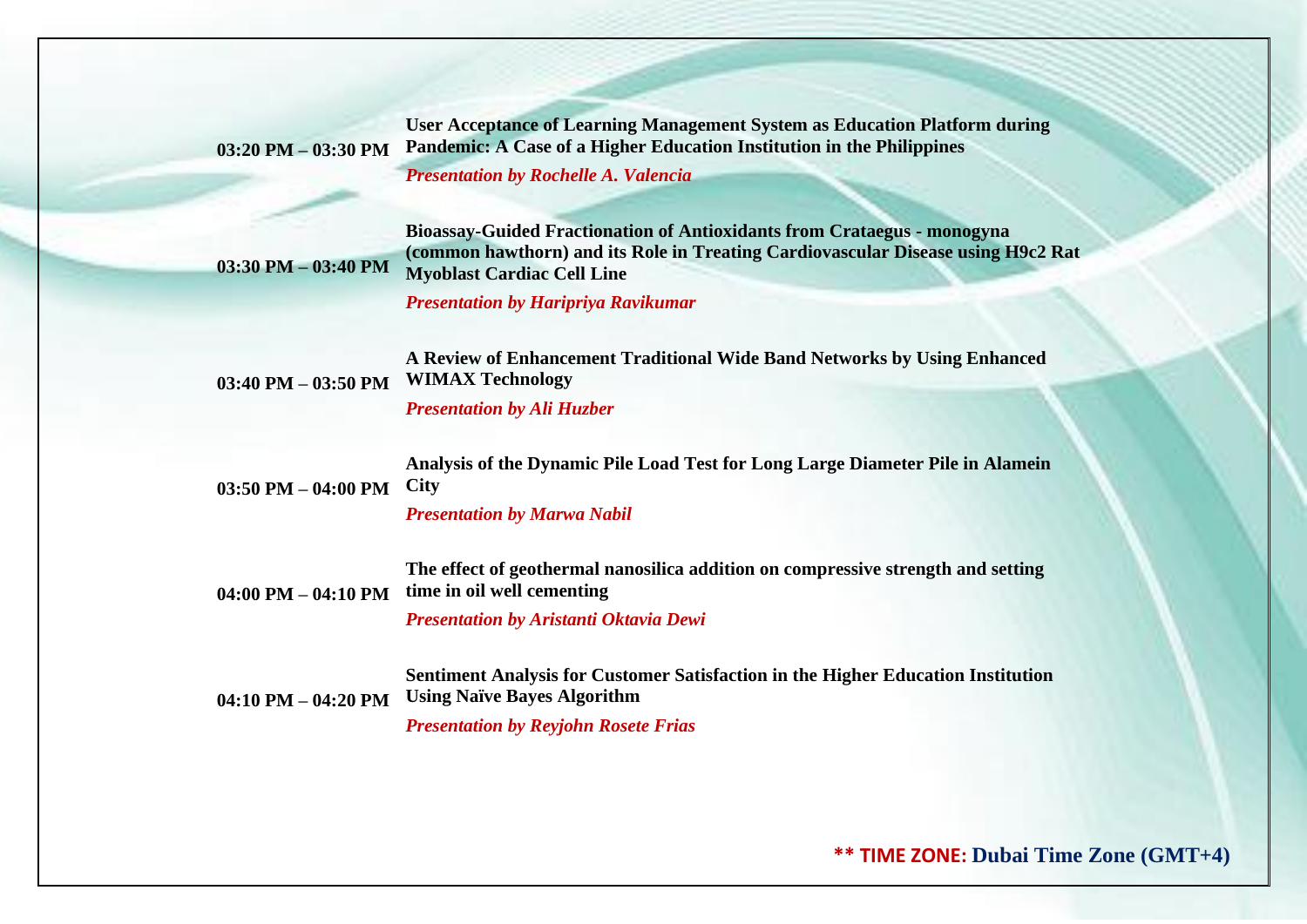**04:20 PM – 04:30 PM A novel spectrum allocation mechanism using SDN and MEC in cognitive radio networks**

*Presentation by Dr. BENIDRIS Fatima zohra* 

**04:30 PM – 04:40 PM Improvement of the Model of a VLC-EPPM system using turbo product codes and bit interleaving**

*Presentation by Gonzales Pulido, Bonny Lindsay*

**04:40 PM – 04:50 PM Implementation of Tri Hita Karana in Sustainable Management of Rural Drinking Water Supply System in Bali Province**

*Presentation by I Gusti Ngurah Kerta Arsana*

**04:50 PM – 05:00 PM The influence of Training and Development on Employees' Performance at Manufacturing Industries in Mandalay, Myanmar**

*Presentation by Nway Nway Lwin*

**05:00 PM – 05:10 PM manufacturing industries in Myanmar The influence of Organizational Reward systems on employee retention in** 

*Presentation by Htun, W.T.*

**05:10 PM – 05:20 PM job performance - A study of Bank Employees Impact of organizational citizenship behavior (OCB) measurements on employees** 

*Presentation by Shaina Arora*